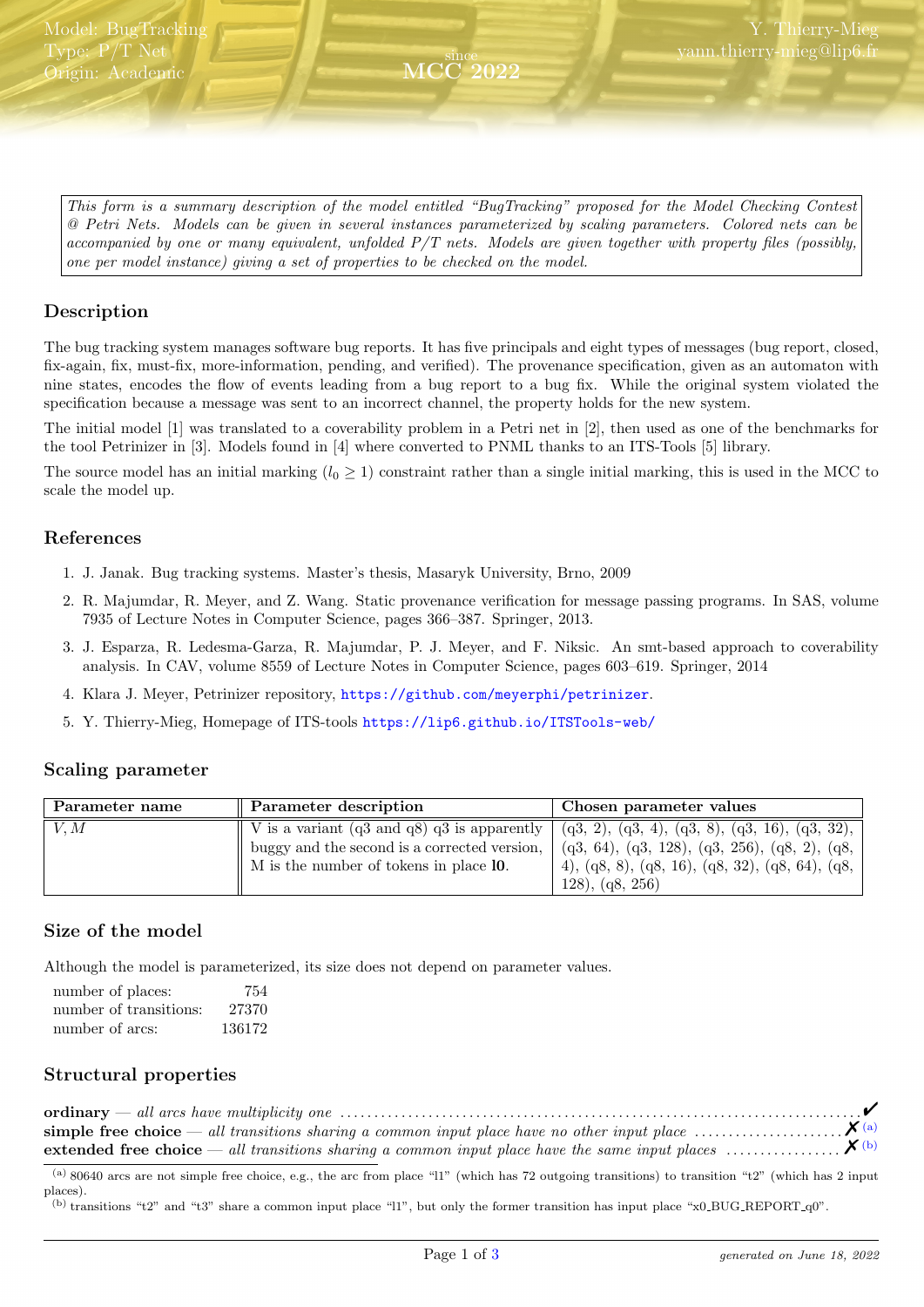#### since MCC 2022

| marked graph — every place has exactly one input transition and exactly one output transition $\ldots \ldots \ldots \ldots$           |               |
|---------------------------------------------------------------------------------------------------------------------------------------|---------------|
|                                                                                                                                       | $\bullet$ (e) |
|                                                                                                                                       |               |
|                                                                                                                                       |               |
|                                                                                                                                       |               |
|                                                                                                                                       |               |
|                                                                                                                                       |               |
|                                                                                                                                       |               |
|                                                                                                                                       |               |
| <b>subconservative</b> — for each transition, the number of input arcs equals or exceeds the number of output arcs $\mathbf{X}^{(m)}$ |               |
|                                                                                                                                       |               |
|                                                                                                                                       |               |

## Behavioural properties

| <b>dead place(s)</b> — one or more places have no token in any reachable marking $\ldots \ldots \ldots \ldots \ldots \ldots \ldots \ldots \ldots \ldots$ |  |
|----------------------------------------------------------------------------------------------------------------------------------------------------------|--|
|                                                                                                                                                          |  |
|                                                                                                                                                          |  |
| <b>reversible</b> — from every reachable marking, there is a transition path going back to the initial marking $\ldots \ldots \ldots \ldots$ ?           |  |
| <b>live</b> — for every transition t, from every reachable marking, one can reach a marking in which t can fire $\ldots$ ?                               |  |

<span id="page-1-0"></span> $^{\rm (c)}$  27360 transitions are not of a state machine, e.g., transition "t2".

<span id="page-1-4"></span> $($ g) there exist 216 source places, e.g., place "ch0\_BUG\_REPORT\_q0".

- <span id="page-1-9"></span> $(1)$  26712 transitions are not conservative, e.g., transition "t74".
- <span id="page-1-10"></span> $^{(m)}$  792 transitions are not subconservative, e.g., transition "t74".
- <span id="page-1-11"></span>(n)the definition of Nested-Unit Petri Nets (NUPN) is available from <http://mcc.lip6.fr/nupn.php>
- <span id="page-1-12"></span> $^{(o)}$  stated by [CÆSAR.BDD](http://cadp.inria.fr/man/caesar.bdd.html) version 3.7 on all 16 instances (2 versions  $\times$  8 values of  $M).$
- <span id="page-1-13"></span>(p) stated by [CÆSAR.BDD](http://cadp.inria.fr/man/caesar.bdd.html) version 3.7 on all 16 instances (2 versions  $\times$  8 values of M).

<span id="page-1-1"></span> $^{(d)}$  754 places are not of a marked graph, e.g., place "l0".

<span id="page-1-2"></span><sup>(</sup>e) stated by [CÆSAR.BDD](http://cadp.inria.fr/man/caesar.bdd.html) version 3.7 on all 16 instances (2 versions  $\times$  8 values of M).

<span id="page-1-3"></span> $^{(f)}$  from place "l0" one cannot reach place "ch0\_BUG\_REPORT\_q0".

<span id="page-1-5"></span> $(h)$  there exist 2 sink places, e.g., place "l33".

<span id="page-1-6"></span><sup>(</sup>i) stated by [CÆSAR.BDD](http://cadp.inria.fr/man/caesar.bdd.html) version 3.7 on all 16 instances (2 versions  $\times$  8 values of M).

<span id="page-1-7"></span><sup>(</sup>i) stated by [CÆSAR.BDD](http://cadp.inria.fr/man/caesar.bdd.html) version 3.7 on all 16 instances (2 versions  $\times$  8 values of M).

<span id="page-1-8"></span> $(k)$  1296 transitions are not loop free, e.g., transition "t2".

<span id="page-1-14"></span><sup>(</sup>q) stated by [CÆSAR.BDD](http://cadp.inria.fr/man/caesar.bdd.html) version 3.7 on all 16 instances (2 versions  $\times$  8 values of M).